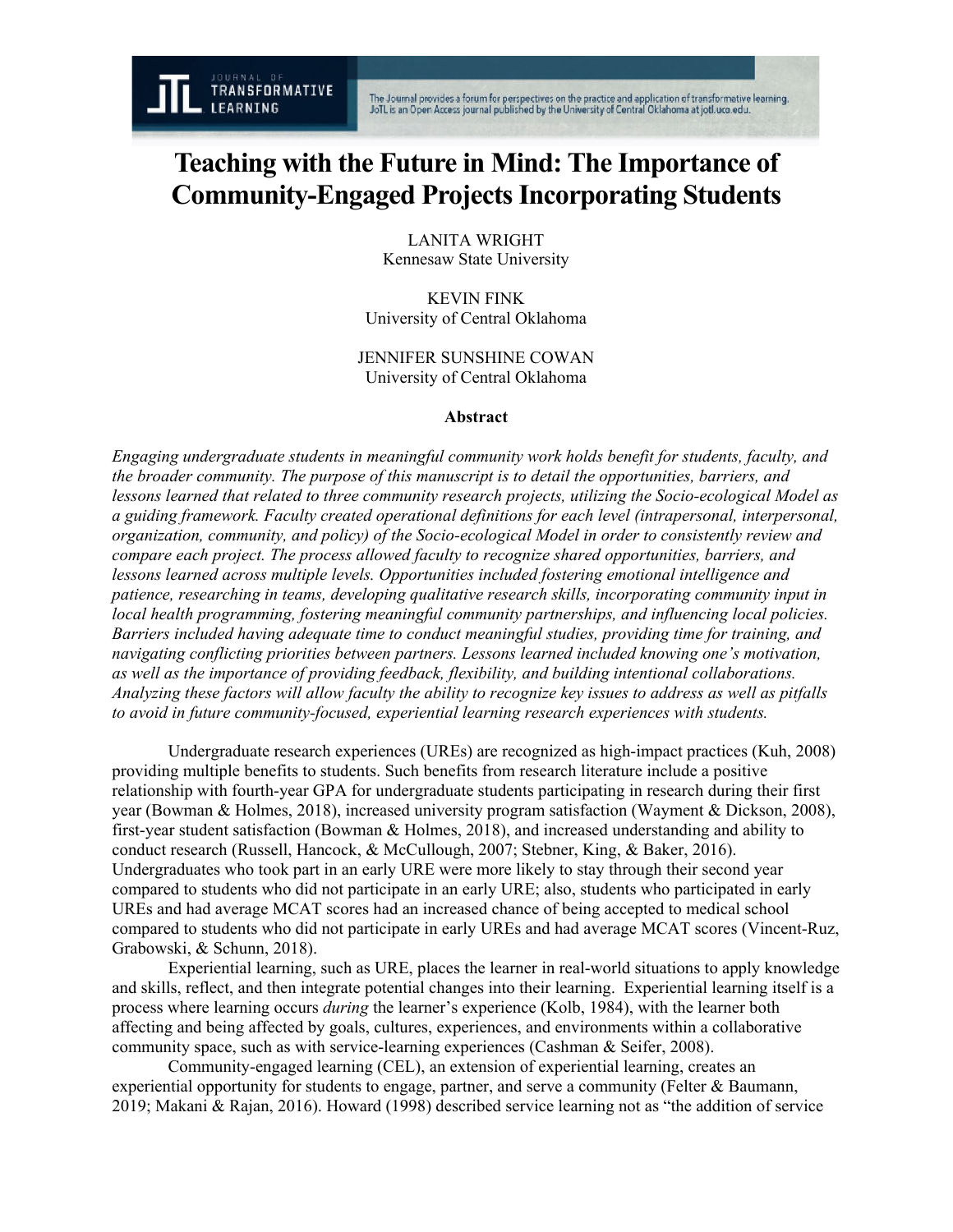to learning, but rather the integration of service with learning" (p. 21). Here Howard (1998) was referring to adding service learning to an academic course, with an experience that supported and enhanced course learning outcomes, where service learning serves as content along with other learning objectives and opportunities.

Transformative learning, another extension of experiential learning, is an "iterative process through which the adult learner is expanding their perspective through meaning-making" (Farrell Kilbourne et al., 2020, slide 3). This process includes a willingness to learn while being immersed in an experience. Transformative learning places the student at the center of the experience (Calleja, 2014) and may create cognitive dissonance (Farrell Kilbourne et al., 2020). The process includes critical reflection, rational discourse, and an expanded perspective that may shift an individual's identity, attitude, or worldview. This then leads to a greater willingness to learn (Farrell Kilbourne et al., 2020). Beginning in 2006, the University of Central Oklahoma operationalized transformative learning (TL; King et al., 2018) and formally adopted TL in 2007 (Walvoord & Hynes, 2016). The purpose of this manuscript is to detail opportunities, barriers, and lessons learned related to three TL, community-engaged research projects, utilizing the Socio-ecological Model as a conceptual framework (Bronfenbrenner, 1977; Sallis et al., 2008). The manuscript will detail three specific TL projects facilitated by University of Central Oklahoma faculty and students to meet the needs of the local community; to establish a level of anonymity, the names of each organization are not expressly stated.

# **TL Project Descriptions**

#### **Hospital**

This hospital is locally-owned and the largest non-profit health care system in the state. This hospital's 2019 Community Benefit Report notes that the system provided more than \$20.3 million in financial assistance to more than 9,800 Oklahoma residents in the year prior. The system focuses on community building through community support and advocacy, and free health screenings and services. Students in an undergraduate public health capstone prerequisite course partnered with this hospital to assist with the required Community Health Needs Assessment (CHNA) under the Affordable Care Act (ACA) guidelines for non-profit hospitals. The purpose of the partnership was to provide qualitative and quantitative data prioritizing populations from specific zip codes to the overall CHNA report.

The partnership began with the hospital's cancer center in 2012 and was repeated with the same hospital team in 2016. It continued in 2020 with a community health arm of the hospital. Each time, students worked in committees to develop and test survey and focus group questions; develop research processes, documents, and submit IRB paperwork; analyze results through SPSS as well as the categorization and organization of qualitative data; and create a written report to submit back to the hospital for their report to the IRS. While data collection was not included in the 2020 partnership due to COVID constraints, students in the 2012 and 2016 courses recruited community participants and facilitated focus groups, giving short surveys prior to the focus group sessions. Additionally, a graduate practicum student served as a liaison for the 2020 partnership, providing needed assistance when COVID restrictions changed the ability for all students to be physically engaged in the community.

For each of the three years where this partnership was embedded into the course, all students in the fall prerequisite course then moved to the capstone course the following spring. This allowed an extension of time, where students could finalize their analysis and report the following semester, as needed.

#### **Granting Organization**

This organization awards grants, funds evidence-based programs, and supports research in Oklahoma related to chronic illness and disease prevention. As a component of offering evidence-based programming, the organization works with evaluators examining both short- and long-term impacts of grantee work across multiple programmatic efforts. The authors of this manuscript subcontracted with one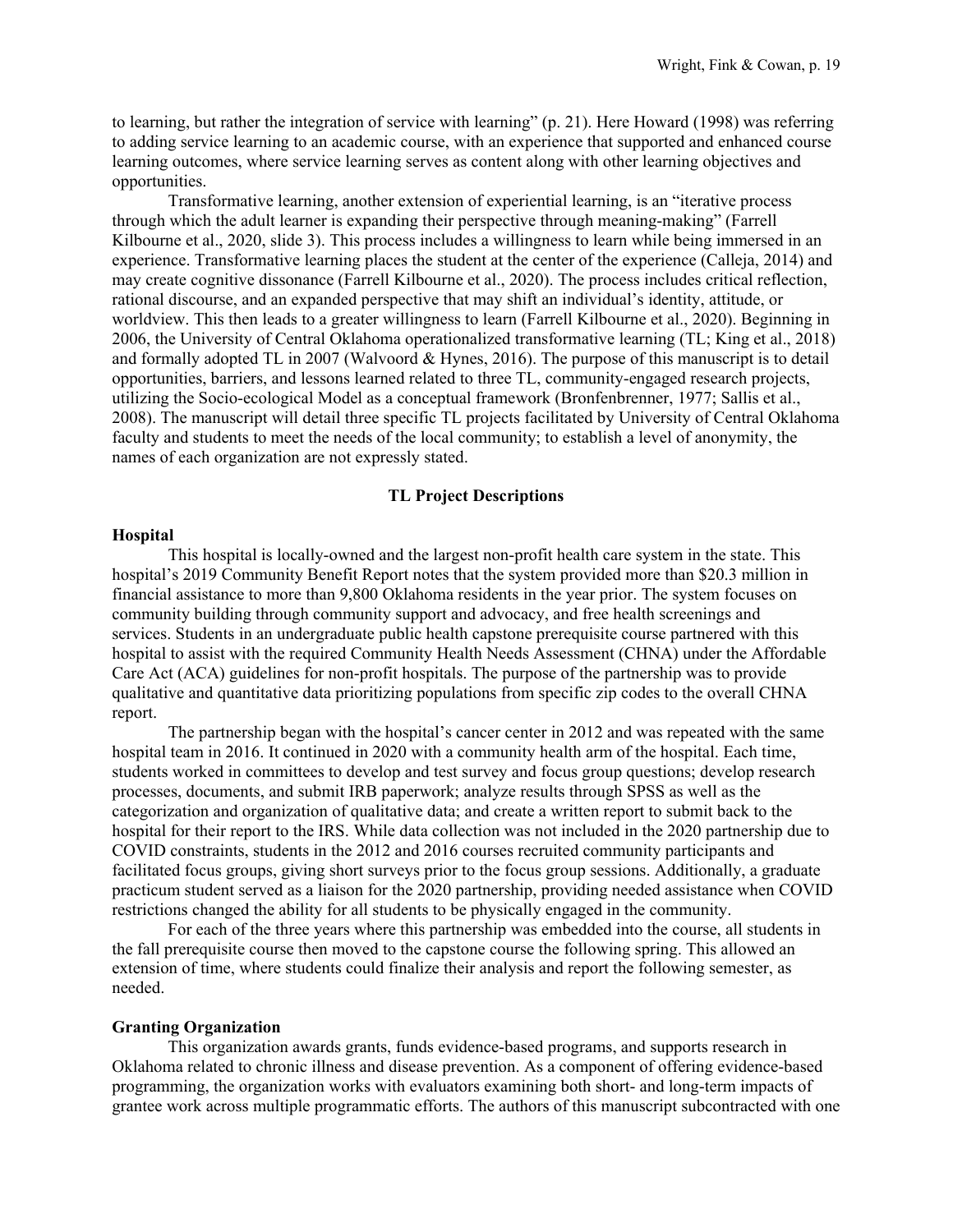such evaluation group for one evidence-based program. The purpose of this subcontract was to qualitatively examine grantees' experiences with resources, products, and materials developed and provided by the grant-maker, partners of the granting program, and the evaluation group. The grant-maker and associated partners provided materials and resources, including the following: sample policy language and evaluation guidance; trainings; and technical assistance. Structured interviews were conducted with grantee program representatives by the authors and four undergraduate research assistants. Thirty-one grantees were randomly selected and interviewed by telephone by undergraduate research assistants. Interviews were audio-recorded and transcribed by a transcription service. Transcripts were uploaded to NVIVO 12 Pro and analyzed using a grounded theory approach by the full research team; a written report was provided to the granting organization.

## **Nonprofit Organization**

This nonprofit organization is the convening/backbone organization of a multi-partner collaboration, whose partners work together to lower the teen birth rate in the county. The organization serves as a resource and connector for partner organizations. The organization assists with mobilizing the community, collecting and analyzing data, and advocating for adolescents. A faculty-student-professional research team (comprised of a public health faculty member, undergraduate research assistant, and three local public health professionals) collaborated to conduct a mixed-methods project to assess the needs of the community and barriers for sexual health programming. The undergraduate research assistant and faculty developed the qualitative interview question path and assisted with the quantitative survey development. The team interviewed local caregivers, faith leaders, and community-based organization staff. Interviews were audio-recorded and transcribed by a transcription service. Transcripts were uploaded to NVIVO 12 Pro and analyzed using a grounded theory approach by the student and faculty. A final report was prepared in conjunction with the nonprofit organization's director of research.

## **Findings**

Although each project was unique, faculty noticed cross-cutting themes pertaining to communityengaged work involving undergraduate students, particularly related to multi-level personal and professional influences and experiences for faculty, students, and community. Three primary themes will be addressed through a Socio-ecological Model lens: opportunities, barriers, and lessons learned. The authors operationalized each level (intrapersonal: individual level influences/experiences; interpersonal: relational influences/experiences; organizational: specific organizational/institutional built, social, and policy influences/experiences; community: factors influencing and influenced by local community members; and policy: policy/advocacy related influences/experiences) of the Socio-ecological Model in order to consistently review and compare each project.

## **Opportunities**

## *Intrapersonal & Interpersonal Opportunities*

Faculty had an opportunity to develop interpersonal skills by working alongside students and partner/community agencies. Across all three projects, faculty navigated iterative protocol and tool development processes alongside partner organization staff. Faculty were able to move beyond teaching and researching alone (or solely alongside other faculty) to teaching and researching alongside students, fostering research skill development, patience, and emotional intelligence for faculty while also promoting the same among students.

Students learned and applied research methodology first-hand. Across each project, students benefited from planning, collecting, analyzing, and reporting research data. This level of involvement was well beyond merely learning research and evaluation design and methodology by sitting in a classroom setting. For example, one student team member completed an undergraduate quantitative research course and was able to learn a qualitative methodology specific to this student's partner organization (as described above). Two students applied concepts they were introduced to in an undergraduate assessment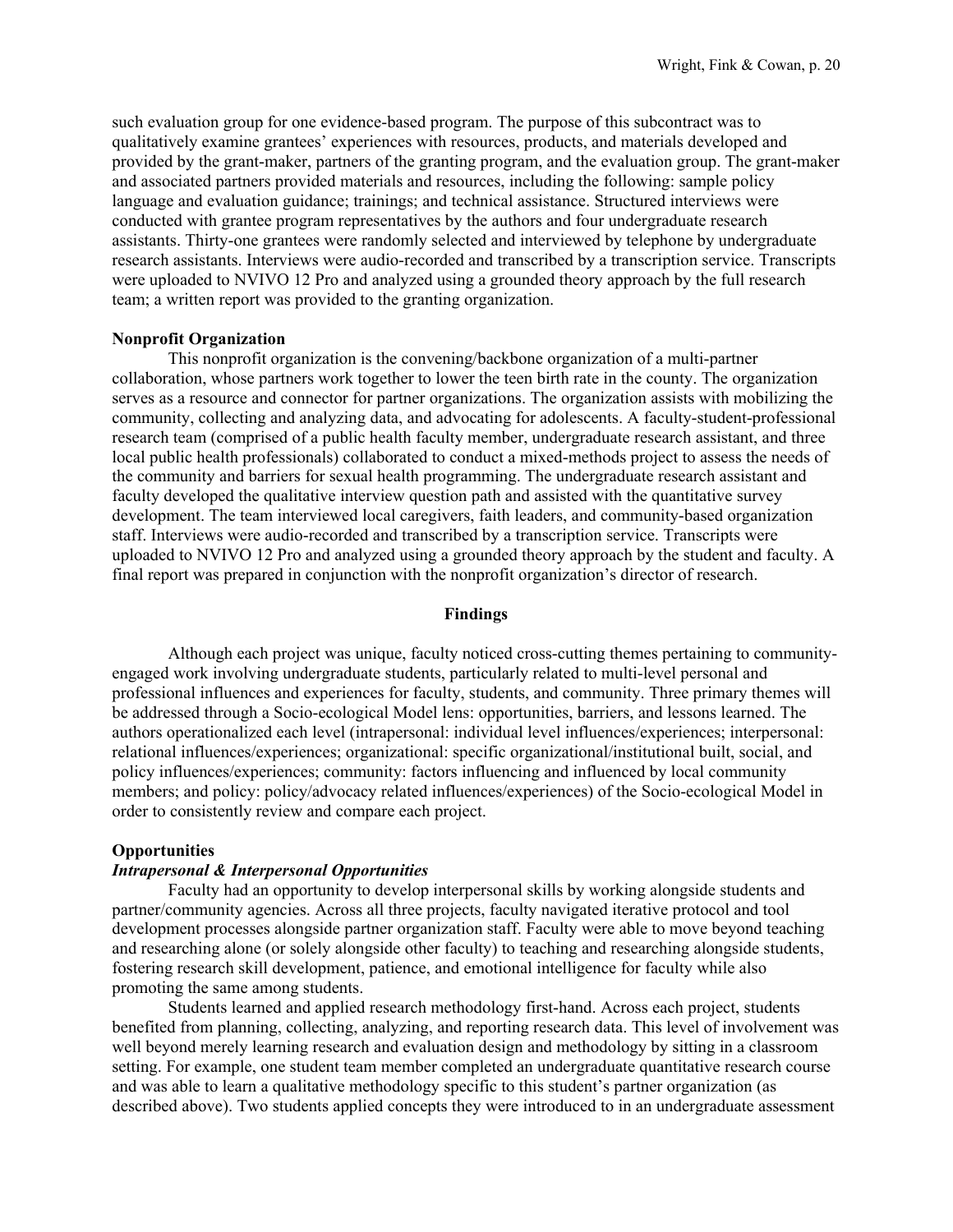and evaluation course, expanding on their skill set by using NVIVO 12 Pro for a project. Students were able to work alongside other students, discuss and negotiate results and meanings of findings, as well as form subgroups/committees when appropriate, and take some ownership of the final product. Students had opportunities to apply research methodology in community settings, learning nuances of communityengaged work. Although students may not have seen these as opportunities during the project, they were able to learn more about changing timelines for conducting community work, complications with recruiting and/or maintaining participants, seeking donations for incentives, and ethical considerations. Student researchers adapted and negotiated personal and partner schedules and deadlines in a real-world timeframe rather than artificial semesterly-frame. This dissonance of schedules provided students an experiential applied research opportunity and created an environment that encourages TL. Several students were also able to meet internship supervisors and future employers and consider research opportunities in graduate school settings.

# *Institutional Opportunities*

Partner organizations had an opportunity to have a non-biased entity to facilitate applicable, relevant evaluation and research, which reduced the likelihood of biased evaluative results. Although local agencies had to edit and approve final reporting documents, they were able to apply their time elsewhere, rather than conduct research projects in addition to their direct service or project management. The discussion with student researchers regarding each team's role with partner institutions allowed for deeper thinking about these partnerships as well as a better understanding of the benefits of non-biased evaluation and research.

In addition, the university was able to be a visible partner in the community. University of Central Oklahoma is known as a metropolitan institution, because of the university's commitment to serving the community. Being a visible partner allows institutions to be actively involved in the community and be visible for recruitment/enrollment purposes, which is and will remain a relevant issue for institutions. It is important for potential students to see the benefits of attending their university and learning applicable skills at their institution.

Lastly, the university was able to utilize contracts to support student research opportunities and faculty research time (in two of the projects). This promotes more buy-in from students and faculty and also teaches the importance of being a good steward of ones' work time while promoting connectivity to the institution. Additionally, opportunities for TL were present as students navigated the processes of research contracts and applied this to their work.

## *Community Opportunities*

Community members had an opportunity to inform local research and potential programs that benefited their own community. In each included project, community members were actively involved in one or more ways: informing data collection and/or tool development, participating in interviews, and/or participating in post-project presentations. Moreover, community members had a voice in priority issues, including influencing the way nonprofits and healthcare systems respond to and interact with communities (including racial ethnic minority groups and those who have limited health literacy, transportation, and/or childcare responsibilities). This commitment to promoting the voice of the community throughout each research project ensured that students applied classroom teachings on professional values to their experiential learning, providing opportunities for additional TL.

## **Barriers**

#### *Intrapersonal & Interpersonal Barriers*

Contracted and grant-related projects involve balancing multiple interpersonal relationships, especially relationships amongst project funder and grantee/contract recipients, and relationships amongst project staff. Barriers arose amongst project staff due to the nature of faculty and student life. Students were enrolled in 12 or more credit hours, had part-time or full-time work commitments, and held familial obligations. Faculty also taught 12-credit hours and led additional projects and committee work. Project staff also had to be prepared for staff leaving mid-project (due to conflicting commitments). There were barriers related to time and patience required for faculty to develop/train student researchers, conduct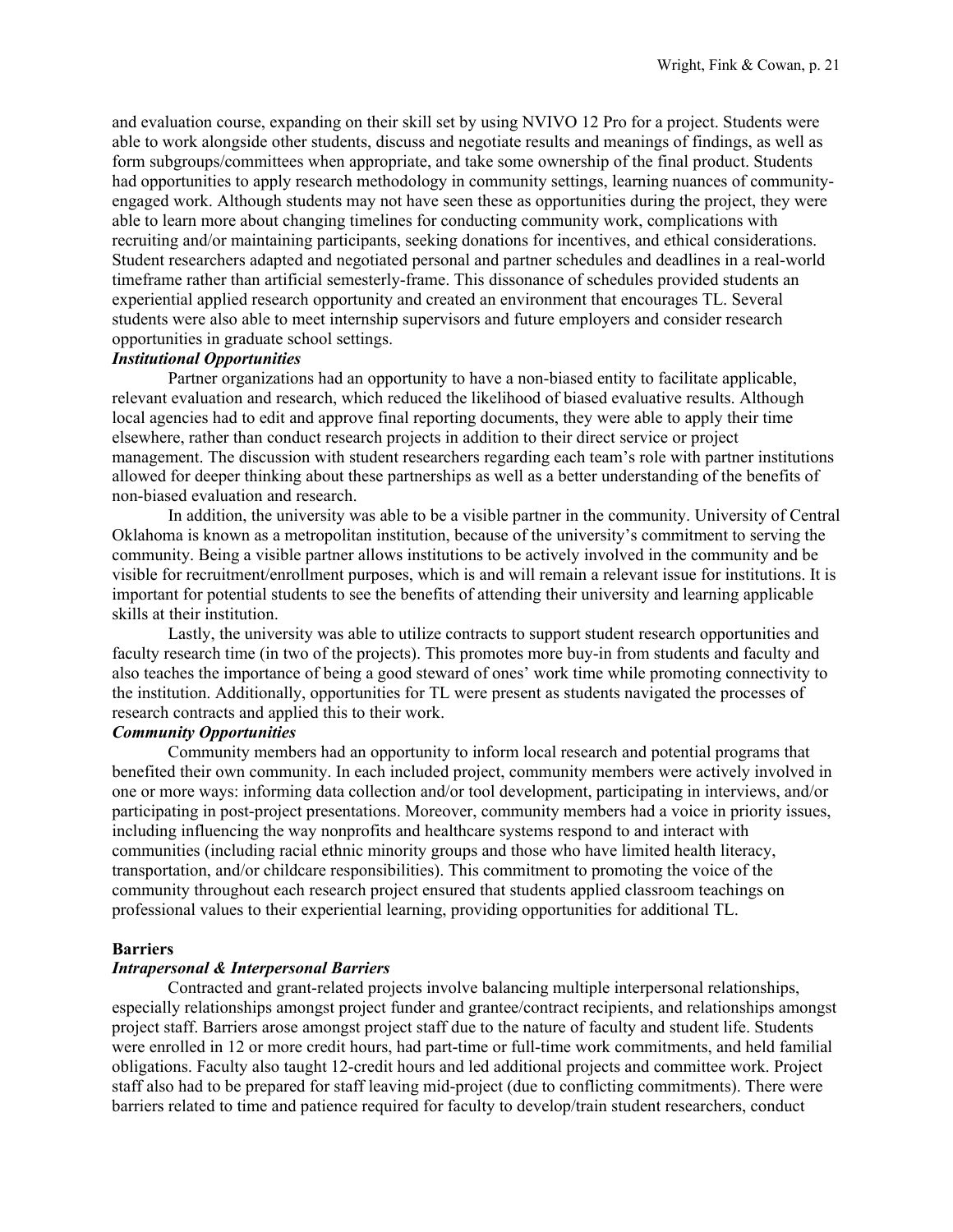quality control checks as skills were solidified, and develop workplace culture and environment (including finding office space, purchasing equipment, and acquiring office phones for research use). Navigating these various responsibilities of both students and faculty created challenges that affected completion timelines. Faculty researchers, however, understood the importance of navigating these barriers because all three projects were viewed from initial conversations with community partners as transformative learning opportunities for students. It was understood by community partners that students would be involved, and partner organizations deliverables could still be met.

Interpersonal relationship barriers amongst project funders and research staff included negotiating expectations, deliverables, stipulations for reporting progress, and timelines. Timelines differed between project funders (such as funders needing information to inform programmatic decisions and those needing information for reporting to other agencies) and research staff (such as required time to develop a research protocol, acquire equipment and resources, and hire and train student researchers). Additionally, though student researchers learning or experiencing new research methodologies was a clear opportunity, these researchers required time to learn and practice prior to project implementation. This created a barrier due to navigating partner timelines as well as timelines of student researchers (e.g., ability to coordinate training schedules). Barriers such as these provided opportunities for student researchers to assess their abilities to meet deadlines while working with a team, providing additional possibilities for TL. *Institutional Barriers* 

Barriers arose with project staff and their home institution, related to time and training. Universities have set procedures, software, and protocols that hiring staff and project leaders must use or access. Faculty had to be trained to utilize human resources software to best manage student payroll and financial resources, manage timecards, follow protocols for software purchases (e.g., NVIVO), and acquire long-distance phone codes.

Moreover, there were institutional barriers related to policies for external contracts and funding faculty to conduct research. Faculty were approached by external agencies to be "hired" to provide evaluation, data collection, or other services. However, gaining approval for the external funding to support faculty time was not successful in one of the projects due to the lack of infrastructure in place at the time, at this primarily teaching university. Incorporating discussions of these institutional barriers into meetings with student researchers allowed for reflection, problem solving, and provided additional TL opportunities.

## *Policy Barriers*

Changing policies related to reproductive rights, access to health care, and access to grocery stores and bike lanes, for example, take advocacy, policy change, and time for implementation. The outcomes related to these three projects were utilized to inform changes in the community, but seeing actual policy level change was not immediately apparent. Though policy change may not be readily noticeable, students were able to experience applied research within their community providing necessary information to partnered organizations regarding potential program revisions, assessing needs, or compliance. Ensuring that long-term thinking about policy needs was included in discussions and reflections with student researchers promoted an environment ripe for TL.

## **Lessons Learned**

## *Intrapersonal Lessons*

We learned identifying personal and professional motivations is a good start, but establishing our "why" was most important. For faculty at universities with heavy teaching loads, our "why" focused on being impactful in teaching and research, connecting our programs to community partners to build program reputation, applying course content to real-world applications, providing opportunities for students through environments that include disorienting dilemmas and deep reflection (in an effort to support transformative learning), paying student researchers for their efforts, and increasing networking opportunities. For students, their "why" included gaining experience for personal growth, graduate school applications, and landing paid internships/jobs. Students with more intrinsic, internal motivations persisted further as complications arose. It was important for us to personally remember our "why" when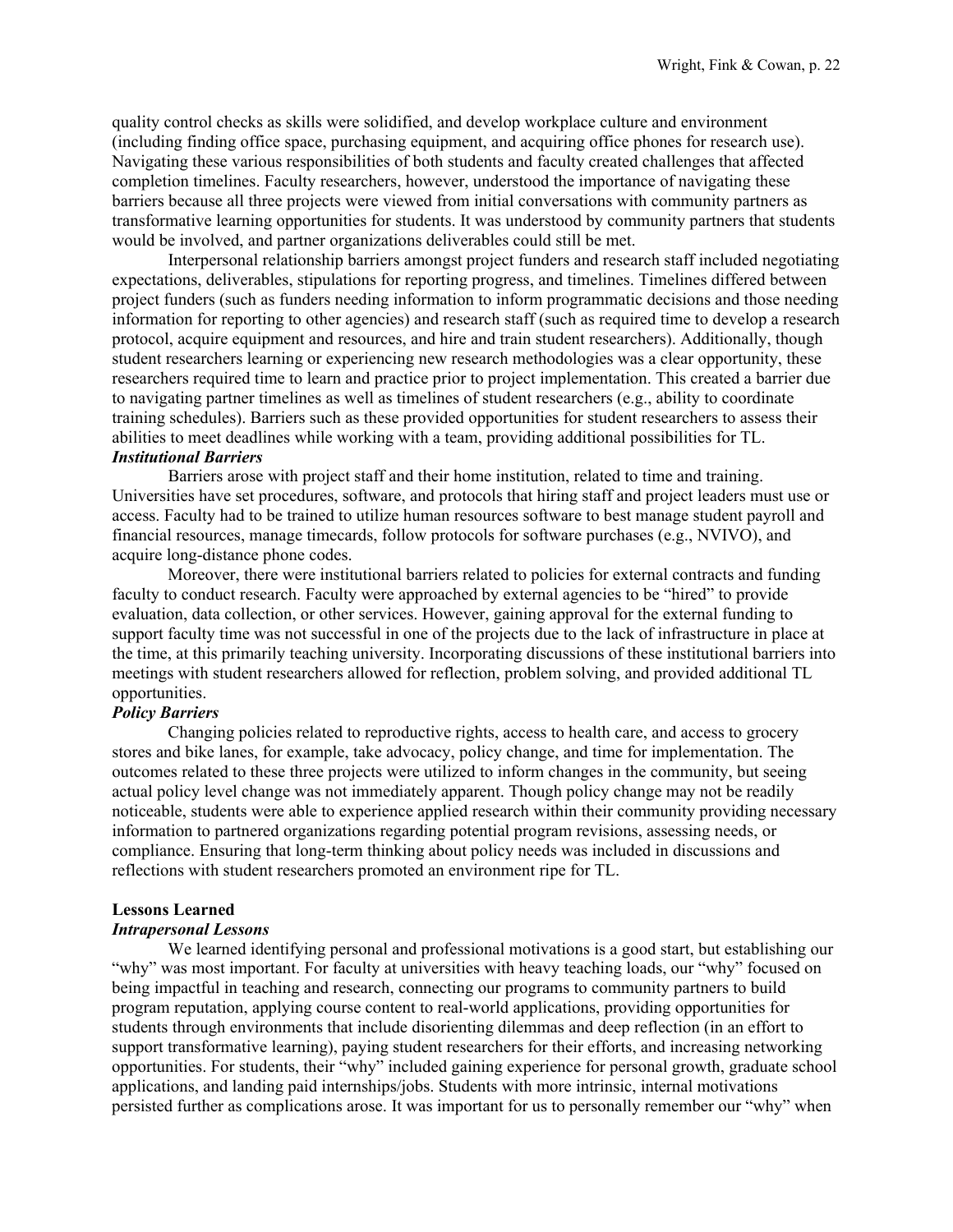funding shifted from paid to not paid, timelines shifted, and analysis/reporting expectations changed in some projects.

# *Interpersonal Lessons*

We learned students benefited most when they were not shielded from conflict or misunderstandings/negotiations and when they had a level of ownership of the project; incorporating them from start to finish, an important aspect of experiential learning, allowed for deeper interpersonal relationships and the application of emotional intelligence. Moreover, communication needs to be clear and often. We each experienced disconnect, occasional lack of responses, and misunderstandings. We had to learn how to best communicate with our emerging adult researchers (e.g., text messages/group chats rather than email, fewer in-person meetings, concise agendas, and clear expectations) and offer grace when expectations were unmet. Discussing these interpersonal lessons among the team offered student researchers time for reflection and growth that can lead to TL.

# *Institutional & Community Lessons*

Doing community work is an iterative process that involves constant negotiation with institutions and community partners. We learned the importance of patience and persistence. One student researcher remarked she had no idea how much preparation and meetings were required to conduct qualitative work in the community; she realized it was not as simple as having an idea and conducting a project. Adding people adds multiple goals, thought processes, methods for accomplishing desired goals, etc. Due to conflicting priorities and timelines, we learned the importance of knowing barriers will exist with institutions and community partners. Moreover, we experienced ethical dilemmas, including not being able to control how agencies reported results to the community. We learned that data ownership and dissemination plans should be established prior to the project. Throughout each of these lessons, it was paramount that student researchers were a part of the discussion, promoting reflection on disorienting dilemmas and allowing for the possibility of transformation.

### **Implications for Transformative Learning Practice**

First, faculty should develop intentional partnerships with students and communities, not research just to research. We noticed our community projects incorporating students were mutually beneficial: assisting with tenure and promotion for faculty; increasing real-world experiences for students; pursuing the university's mission of transformative learning; encouraging retention and student success, and internship/job opportunities for students; and ensuring community members' needs were met. These projects truly allowed for professional and personal growth for all involved. Despite barriers that arose, students and faculty learned that deliverables could be provided and deadlines met. Additionally, researchers were able to overcome and negotiate through resilience, while working in an environment that included opportunities for growth and reflection

Second, faculty should be flexible, without minimizing rigor in research. Applied research opportunities may not always include calm, placid waters. Consider timelines and meeting shared needs. We recognize grant deadlines cannot be ignored. However, maintain a level of rigor so professional needs of faculty and students are not lost, with the changing timelines and community needs. By not yielding to partners' desires to minimize rigor to meet reporting deadlines, we strengthened the end project and helped to better inform future policies. Openly discussing these decisions with student researchers and asking for their input created space for meaningful reflection and shared governance. These aspects contributed to an environment conducive for TL.

Third, faculty should develop community- and student-centered projects to promote sustainability. Although community and policy level influences are difficult to incorporate in research projects, intentional incorporation promotes sustainability. For example, with one of the nonprofit projects, community members learned what the nonprofit was doing to decrease teen birth rates in their local community, could share what they wanted to see differently, and could sign up for working groups to either implement programs as peers or help advise programs. This helped with community awareness of teen pregnancy prevention and influenced the way community members supported legislation in a state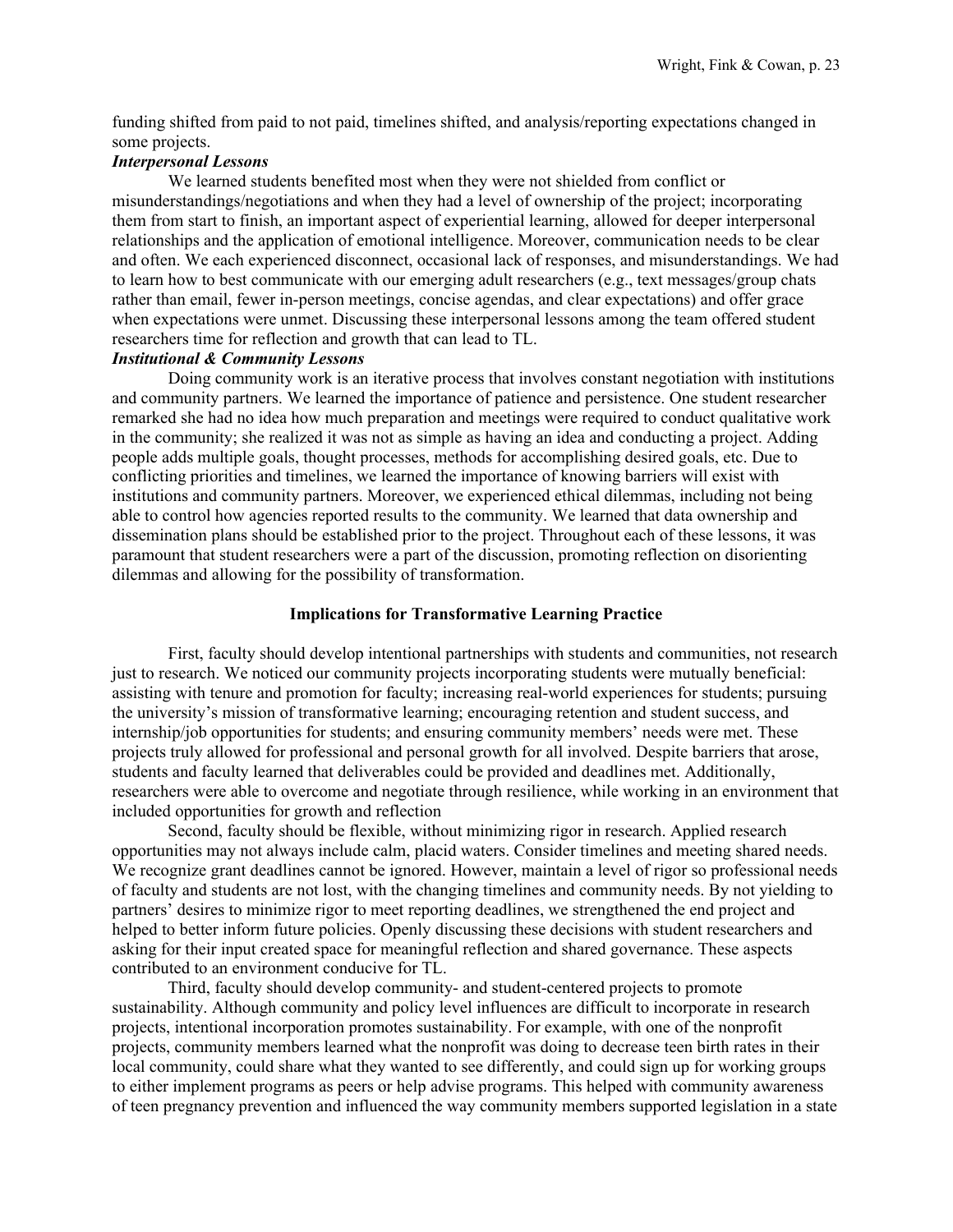that currently does not mandate health education. Experiential learning, like UREs, may provide opportunities for students to experience and appreciate a facet of their work previously unknown to them. UREs can provide opportunities to retain students within a university and in a particular program and field, creating further sustainability at different levels.

# **Conclusions**

Incorporating undergraduate students in community-engaged work is multi-beneficial for students, faculty, and the community. Although time, communication, and changing priority barriers existed, benefits for each priority population outweighed the barriers in all projects presented. Recognizing opportunities, barriers, and lessons learned at each level of the Socio-ecological Model will allow faculty the ability to address potential pitfalls to avoid in future community-engaged, transformative learning research experiences with undergraduate students.

# References

- Bowman, N.A., & Holmes, J.M. (2018). Getting off to a good start? First year undergraduate research experiences and student outcomes. *Higher Education, 76*(17), 17–33. <https://doi.org/10.1007/s10734-017-0191-4>
- Bronfenbrenner, U. (1977). Toward an experimental ecology of human development. *American Psychologist, 32*(7), 513–531.<https://doi.org/10.1037/0003-066X.32.7.513>
- Calleja, C. (2014). Jack Mezirow's conceptualisation of adult transformative learning: A review. *Journal of Adult and Continuing Education*, *20*(1), 117–136.<https://doi.org/10.7227/JACE.20.1.8>
- Cashman, S.B., & Seifer, S.D. (2008). Service-learning: An integral part of undergraduate public health. *American Journal of Preventative Medicine, 35*(3), 273–278. <https://doi.org/10.1016/j.amepre.2008.06.012>
- Farrell Kilbourne, C.M., Keesee, A., Wullstein, K., Walvoord, M.E., Wimmer, B., Verschelden, C., & King, J.M. (2020). Student Transformative Learning Record (STLR). [PowerPoint slides]. University of Central Oklahoma.
- Felter, E.M., & Baumann, S.E. (2019). Development of a community-engaged classroom for teaching health communications: Lessons learned from nine semesters of implementation. *Pedagogy in Health Promotion: The Scholarship of Teaching and Learning*, *5*(4), 246–253. <https://doi.org/10.1177/2373379918824353>
- Howard, J.P.F. (1998). Academic service learning: A counternormative pedagogy. *New Directions for Teaching and Learning, 73*, 21–29.<https://doi.org/10.1002/tl.7303>
- King, J., Farrell, C.M., Walvoord, M.E., & Wimmer, B. (2018). Fostering a campus-wide community around student transformative learning. In M. Welch, V. Marsick, & D. Holt (Eds.), Building transformative community: Exacting possibility in today's times (pp. 624–629). Teachers College, Columbia University.
- Kuh, G.D. (2008). High-impact educational practices: What are they, who has access to them, and why they matter. Report from the Association of American Colleges and Universities.